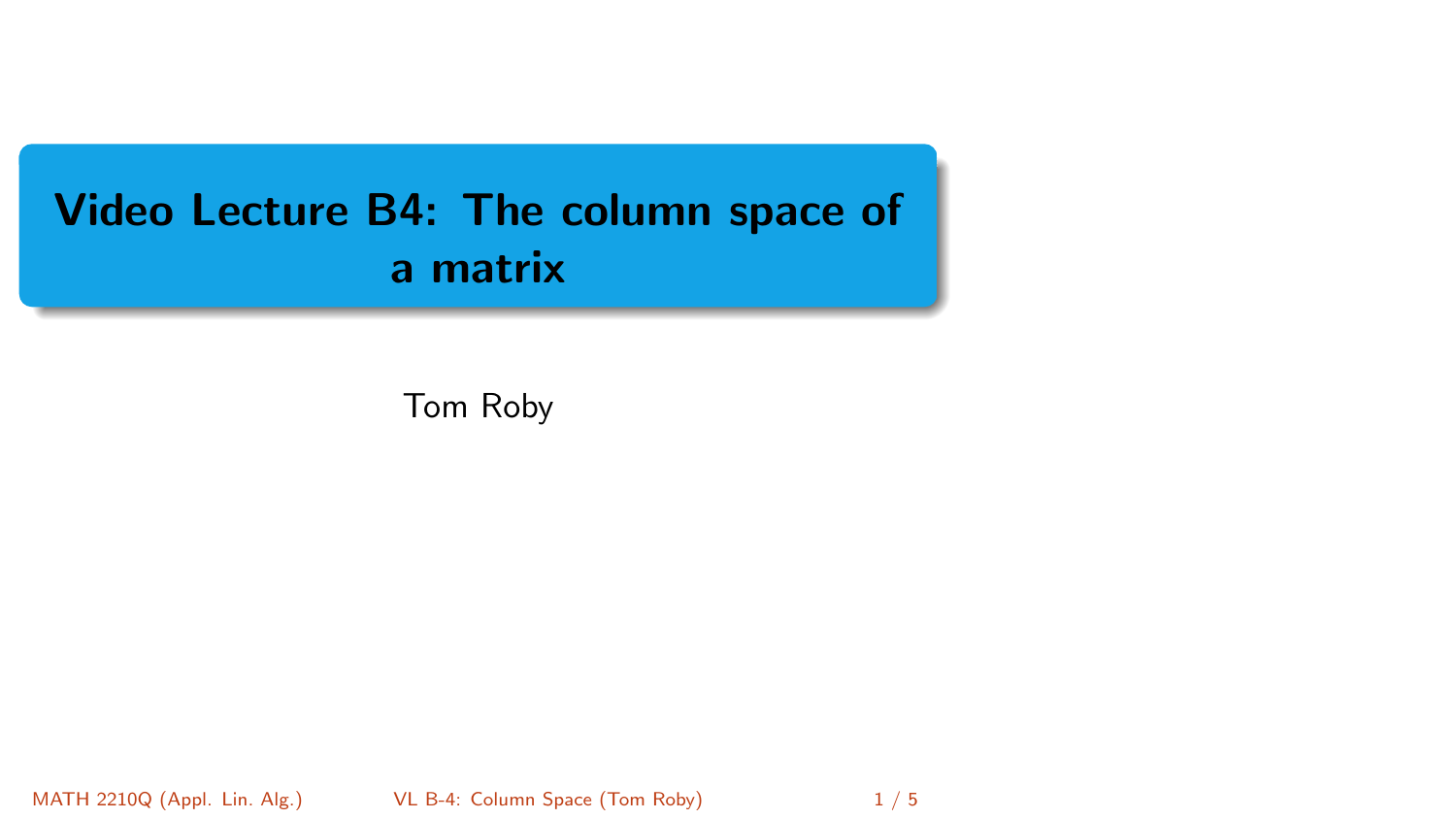# Outline & Objectives

- $\bullet$  Define the *column space* Col A of a matrix A, show that it is a *subspace*, and connect it with the *Span* of the columns of A.
- Compare and contrast the *column space* with the *null* space of a matrix A.
- Define the notions of *linear transformation, kernel*, and range for general vector spaces and connect these with nullspace and column space of the corresponding matrix.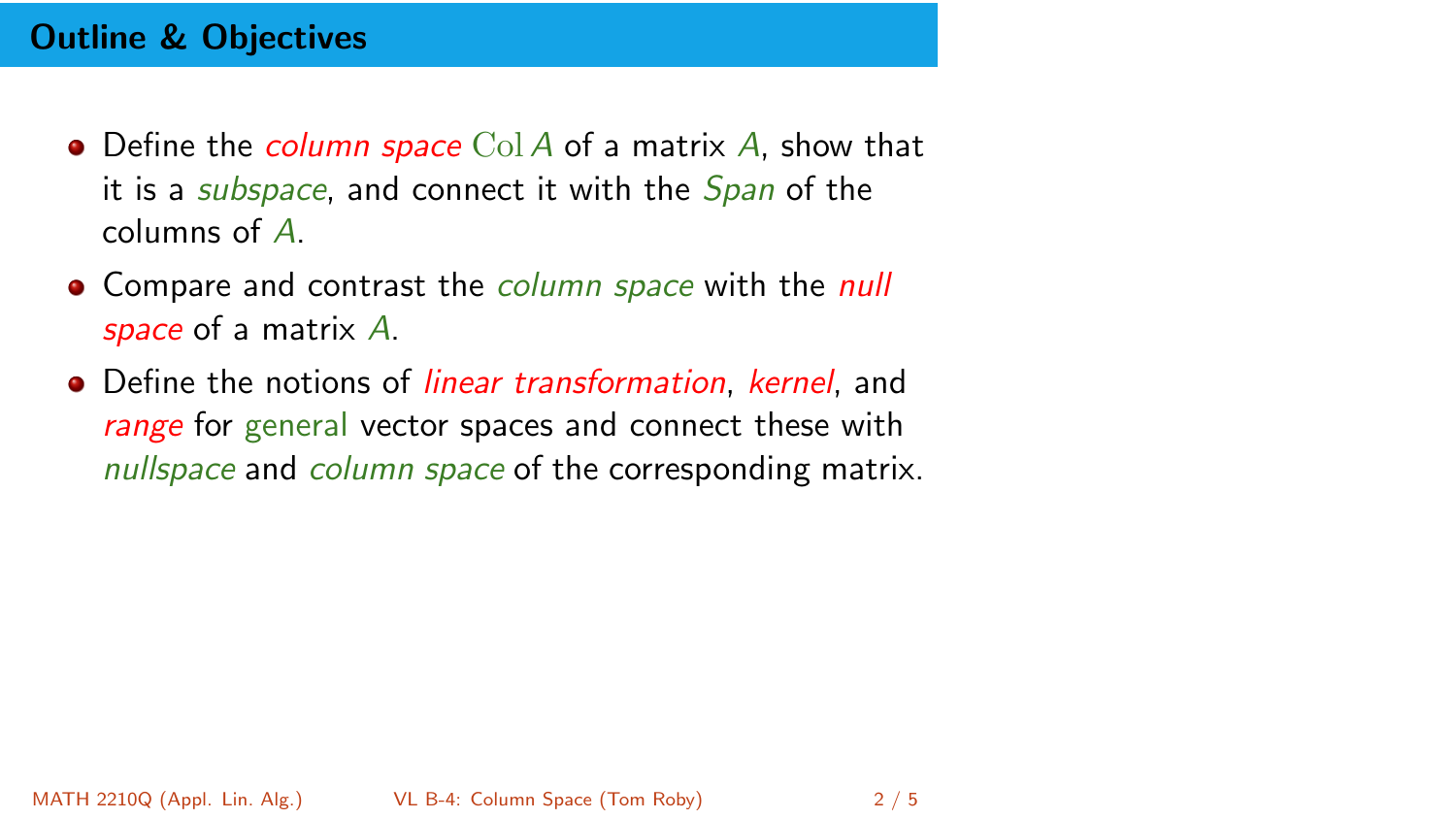## The column space of a matrix

#### Definition (Col A)

For a matrix  $A \in \mathbb{R}^{m \times n}$ , define the column space of A by Col  $A := \{ \vec{y} \in \mathbb{R}^m : \vec{y} = A\vec{x} \text{ for some } \vec{x} \in \mathbb{R}^n \}.$ 

**Easy to see:**  $\vec{y} \in \text{Col } A \iff \vec{y} = A\vec{x} = x_1\vec{a}_1 + \cdots + x_n\vec{a}_n \iff$  $\vec{y} \in \text{Span}\{\vec{a}_1, \ldots, \vec{a}_n\}$ , explaining the term *column* space.

#### Proposition

For any matrix  $A \in \mathbb{R}^{m \times n}$ , Col A is a subspace of  $\mathbb{R}^m$ .

*Proof:* (1) Is  $\vec{0} \in \text{Col } A$ ? (2) Is Col A closed under vector addition? (3) Is Col A closed under scalar multiplication? Or just use proposition from VL#B2 that  $\text{Span}\{\vec{a}_i\}$  is a subspace.

$$
EG: \text{ If } A = \begin{bmatrix} 1 & -2 & 0 \\ 0 & 0 & 1 \end{bmatrix}, \text{ then } \vec{b} \in \text{Col } A \iff
$$
  
\n
$$
b \in \text{Span } \left\{ \begin{bmatrix} 1 \\ 0 \end{bmatrix}, \begin{bmatrix} -2 \\ 0 \end{bmatrix}, \begin{bmatrix} 0 \\ 1 \end{bmatrix} \right\} \iff b \in \mathbb{R}^2.
$$
  
\nMATH 2210Q (Appl. Lin. Alg.)  
\n
$$
V = B-4: \text{ Column Space (Tom Roby)}
$$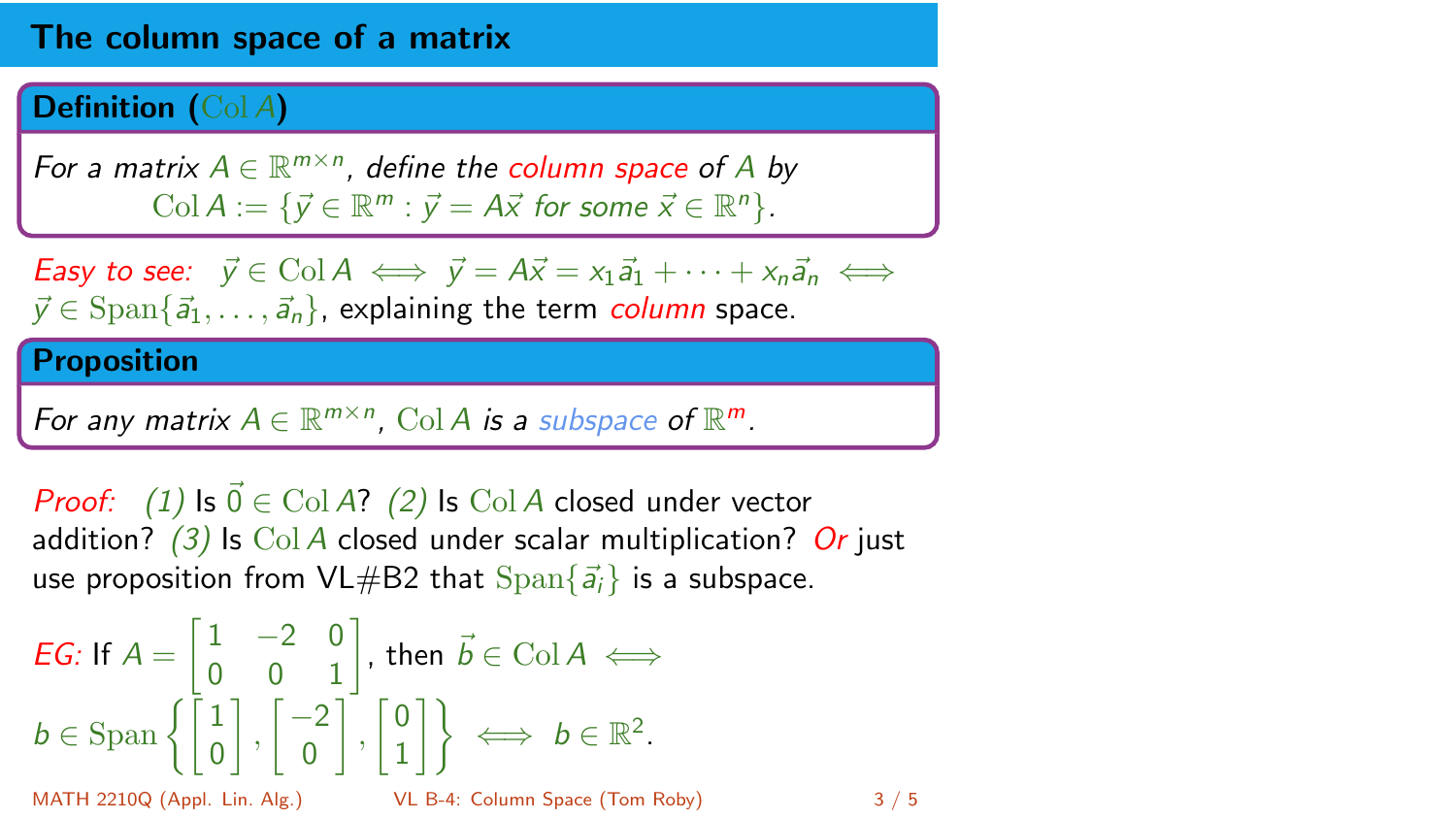Let 
$$
A = \begin{bmatrix} 1 & -2 & 0 \\ 0 & 0 & 1 \end{bmatrix}
$$
 and  $B = \begin{bmatrix} 1 & 2 & 3 & 2 \\ 3 & -1 & 2 & 6 \\ 2 & 2 & 4 & 4 \end{bmatrix} \sim \begin{bmatrix} 1 & 0 & 1 & 2 \\ 0 & 1 & 1 & 0 \\ 0 & 0 & 0 & 0 \end{bmatrix}$ 

| NulA                                                                       | ColA                                                                                              |
|----------------------------------------------------------------------------|---------------------------------------------------------------------------------------------------|
| is a subset of $\mathbb{R}^n$ (domain)                                     | is a subset of $\mathbb{R}^m$ (target space)                                                      |
| is defined implicitly                                                      | is given explicitly as a Span.                                                                    |
| hard to find vectors therein                                               | easy to find vectors therein                                                                      |
| $\vec{v} \in \text{Nul } A \iff A\vec{v} = \vec{0}$                        | $\vec{v} \in \text{Col } A \iff A\vec{x} = \vec{v}$ is consistent                                 |
| Given $\vec{v}$ , easy to check whether $\vec{v} \in \text{Nul } A$ .      | Given $\vec{v}$ , hard to check whether $\vec{v} \in \text{Col } A$ .                             |
| Nul $A = \{\vec{0}\}\iff A\vec{x} = 0$ has only trivial soln.              | Col $A = \mathbb{R}^m \iff A\vec{x} = \vec{b}$ is consistent $\forall \vec{b} \in \mathbb{R}^m$ . |
| Nul $A = \{\vec{0}\}\iff$ the lin transf $\vec{x} \mapsto A\vec{x}$ is 1-1 | $\mathrm{Col}\,A=\mathbb{R}^m \iff$ the lin transf $\vec{x} \mapsto A\vec{x}$ is onto             |